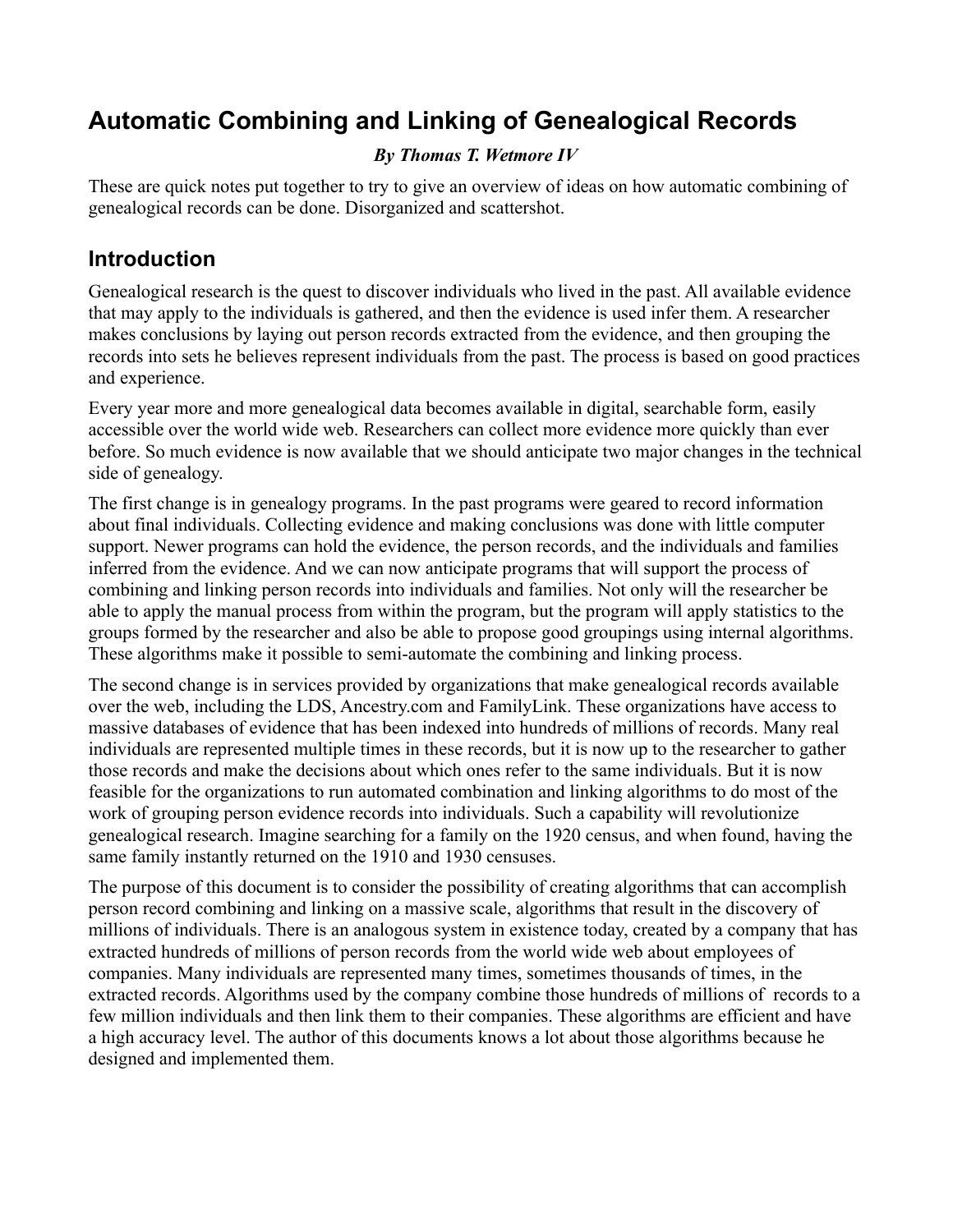# **Overview of the Combination Process**

Combination is the process that takes person records extracted from indexed record sources and groups them together into sets that represent (or are likely to represent) the same real individual. The first part of the combination process is preparing the records for combination, and the second part is the combination itself. Here is a brief outline of what must be done to prepare person records for combination, followed by an outline of how combination can be structured.

**Preparing Person Records**. A person record is a record with contents designed for use in combination. A format is described later. Person records must be created from all the indexed databases one intends to include in a combination. These would include databases that index households from census records, and databases that index passengers from ship arrival records. Each database has its own indexing data already in its own format. During this step the data from all sources are converted to person records. This results in another massive database of person records, all in a consistent format, and taken from all sources to be used in the combination.

**Indexing the Person Records**. After creating the set of person records they must be indexed on all their internal fields so that later steps can quickly retrieve sets of records that match different indexing criteria. Indexing technology has reached the point that this is a straightforward task. Systems such as Lucene can handle databases of this massive scale.

**Preparing the First Generation of Group Records**. Combination is a process that combines sets of person records into larger and larger groups. At the end the final set of groups represents the final set of combined individuals. The process starts with person records and ends with a smaller set of group records. It makes the combining algorithms simpler if they are always dealing with group records. So this step simply creates the initial set of group records, one for each person record. The first generation of group records are also indexed by using the indexes on their contained person records.

Once the person records and first generation of group records are created and indexed the combination can be done. At its most basic combination requires the comparison of zillions and zillions of records. Effective combination strategies must be designed to avoid the tyranny of the  $O(n2)$  performance inherent in these comparisons, or combination will take zillions of years to run.

The most effective way to run combination is as a series of phases in which the number of comparisons is managed at all times. The structure of each phase is as follows:

**Gather Batches of Group Records to be Considered by this Phase**. The input to each phase is the set of indexed group records that were the result of the previous phase. Each phase will work on this set of records and produce a smaller set of group records for the next phase. There are always too many group records to consider at the same time, so phases are structure to run on a series of batches. The indexes on the group records are used to gather the batches. For example, a batch might consist of every group with a first name from a specific closed nickname set with surnames starting with 'J' who were born in the second decade of the  $19<sup>th</sup>$  century.

**Keying Group Records and Bucketing**. The second part of each phase is bucketing the group records. This is done for each batch of group records seprately. Bucketing consists of creating a key for each group record, creating a bucket for each key, and placing all group records with the same key into the same bucket. This is an  $O(n)$  algorithm. Bucketing is the key (pun intended) to controlling the  $O(n2)$ tyranny.

**Comparisons within Buckets**. Comparisons are done only after bucketing and only between records that are in the same bucket. Some phases don't require combinations at all if the statistics on the keys are such that is overwhelmingly probable that all records with the same key refer to the same individual. In this case the records in the buckets are simply joined together with an effective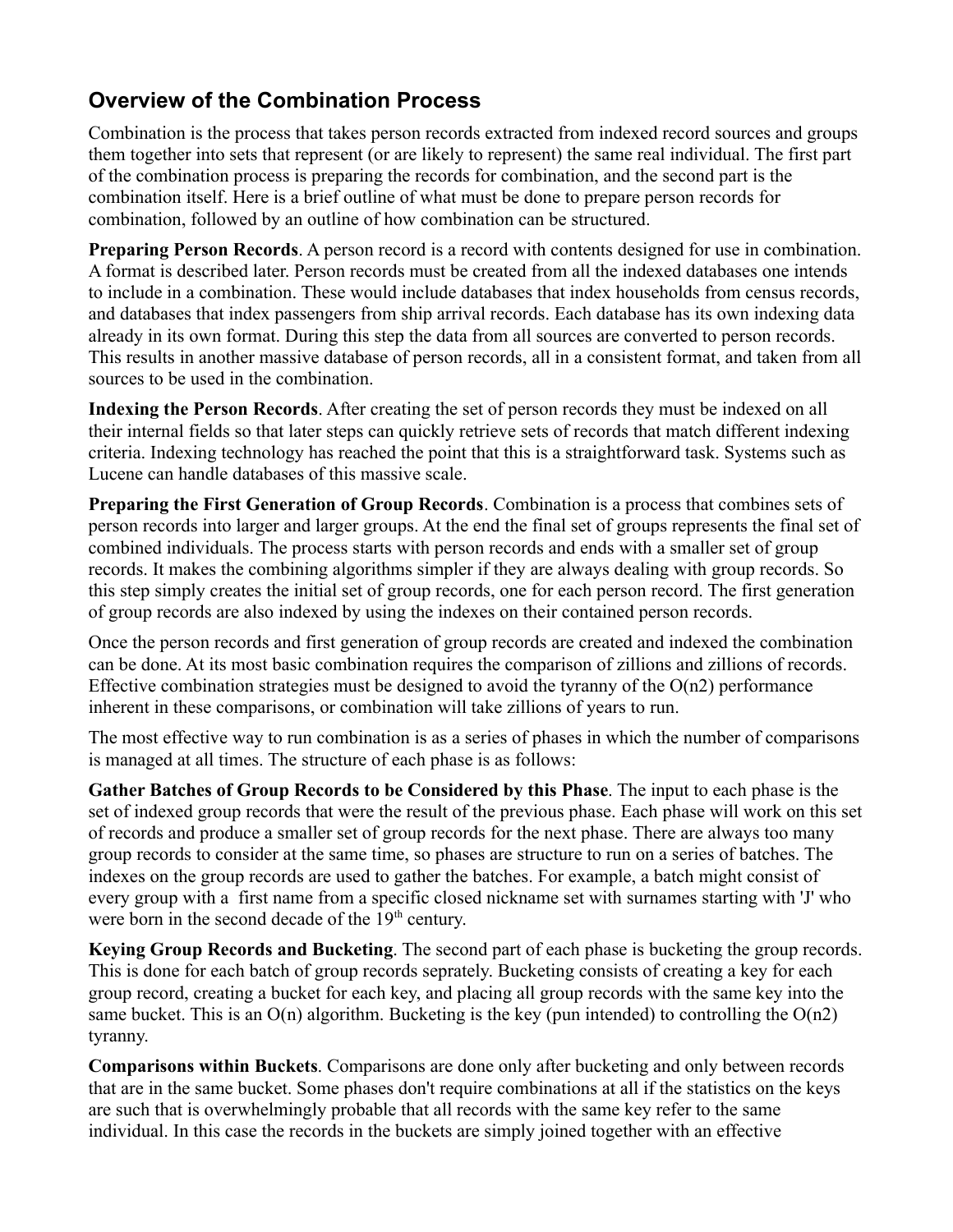comparison cost that is O(n). If phases with this property are run early it combination it has the benefit of reducing n when it is the largest without the need for record by record comparison. However, this is not a condition that applies very often, and in most phases the records within each bucket must be compared together in some pair-wise fashion. If the keying and bucketing step has created a large number of buckets with average size much smaller than the number of records in the batch this results in a great reduction in the number of comparisons required. If there are n groups in a batch, if those n groups are fairly evenly distributed across b buckets, then the performance of the algorithm is  $(O(n) +$ b\*O(m2)) where m is equal to n/b which is obviously less than n. The critical design issue of each phase is to assure that b be as large as possible to that n/b is much less than n. The comparisons within buckets decide when group records refer to the same final individual; when they do the group records are combined into larger groups. At the end of each phase the groups that have been combined are removed from contentions and the new groups are indexed in preparation for the next phase.

Previous work on combination algorithms have shown that the structure of the phases and the ordering of the phases can have great impact on the overall performance of the algorithms. Much of the critical work in making combination feasible lies here.

After all phases have been run the result is a final list of combined group records. These group records represent the final individuals. All person records within the final group records are believed to refer to the same real person.

#### **Linking Algorithms**

Linking deals with relationships between persons, groups and individuals. This is the only part of the genealogical application that is meaningfully different from the other application, so the only part that needs more development. At high level there are some obvious points. When groups are combined the other groups that contain the person records those combined groups are related to should also be combined. This has serious performance implications – whenever it is possible to combine groups without doing comparisons there is a great benefit. Linking may be as simple as implied here, but I'm not yet convinced that there are not some lurking gotchas.

#### **Over and Under Combinations and Other Errors**

At the end of the combination phases there is a final set of group records, each assumed to represent a real individual. There are errors that may have occurred that make this assumption incorrect. Here are the main errors.

**Over-combination**. Over-combination occurs when a final group holds more than one individual. The combination phases went too far in combining groups.

**Under-combination**. Under-combination occurs when more than one final group refers to the same individual. The combination phases did not go far enough in combining groups.

**More Complex Cases**. More complex cases can occur when the person records for multiple individuals are distributed into a number of groups simultaneously.

In the employee application we found we could tune the algorithms to both equalize the amount of over and under combination and to reduce the overall amount of errors.

However errors must occur when combining data as sketchy and as diverse as genealogical records. This must be expected and even embraced from the beginning. The final person groups should never be treated as definitive individuals by the organizations doing the combination. Instead the different person records that made up the individuals should be made available to researchers as a list of indexed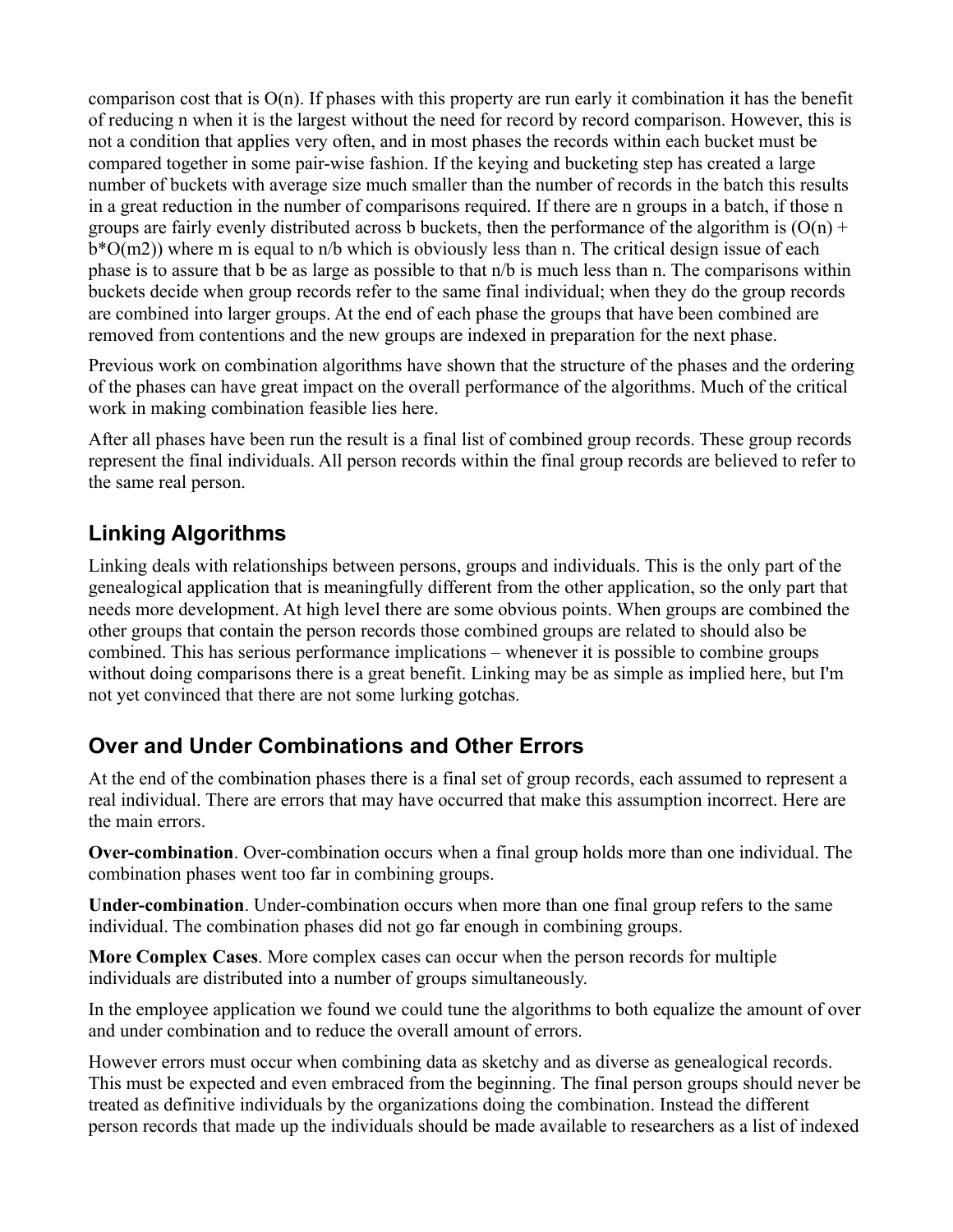records from their original source databases in the context that these are the person records most likely to refer to the same individual. This alone is enough to revolutionize genealogical research. Maybe in the future these algorithms can be used to reconstruct the tree of mankind, but at present they should be limited to providing valuable services to researchers.

It is possible to compute statistics for each of the combination events that build the group records. The format I recommend makes it possible. This allows metrics to be given to the likelihood that any pair of person records in the group are the same individual. Of course all these likelihoods should be quite high anyway based on the combination algorithms that brought them together. Having this data available can be used effectively in user interfaces which can bring together the records of near certainty of being the same individual. Say at the first level of inquiry only the records most likely to be the same individual are presented. The interface can then allows a wider breadth of records to be shown. The researcher never sees the combined individuals as an entity; he only sees a list of evidence records that are very likely to refer to the same individual and in the majority of cases does. As far as the researcher is concerned it's pretty close to magic.

# **Experts**

The comparison phases compare some pretty fuzzy attributes, including such things as names and places. Names are spelled differently, they have different forms in different languages, they have short forms and diminutive forms, they belong to nickname sets, and so on. Names have different statistics in terms of their occurrence within different populations at different times. All these issues should be taken into account when comparing names.

In the other application I was involved with it proved indispensable to encapsulate all kinds of special knowledge about these fuzzy properties in software entities we called experts. This approach allowed a clean separation in development between the combination algorithms and the expert algorithms. As needs arose in the combination software new interfaces to the software experts were added and implementation of those interfaces were developed independently. Though I was the designer and implementor of the combination algorithms I was also one of the authors of the name expert.

Another area where a software expert is required is in the geographic and location area. Person records contain location information in many forms. Places may have one or many components (e.g., city, county, state, country, province, region, etc), the same location may be described in many ways (e.g., with or without a county, with or without a state, different forms of the city or village name). And beyond these simple issues are issues of how place names are expressed in different languages and how they have evolved over time and through history. For the combination problem being discussed here the problem to be solved can be expressed in very simple terms: given two strings that represent places, what is the likelihood that they are the same genealogical place. Easy to express but potentially very difficult to implement. It is mandatory to have a good expert in place for this issue. It would probably be useful to provide a geography sub-expert for each record source being used. These experts could map locations as they existed then to their names today. Thus each record source could provide its own normalization scheme. A good example to consider here are the various U.S. censuses. At the interval of each census the set of place names within the U.S. has changed and evolved. But it is possible to normalize the place names used in each of the censuses to the names in use today. There is considerable work to get this done well, but a lot can be done quickly in order to get started.

# **Person Record Format**

Person records are the inputs to the combining algorithms. Each person record holds the information about one person taken from one evidence record. Person records may hold the following types of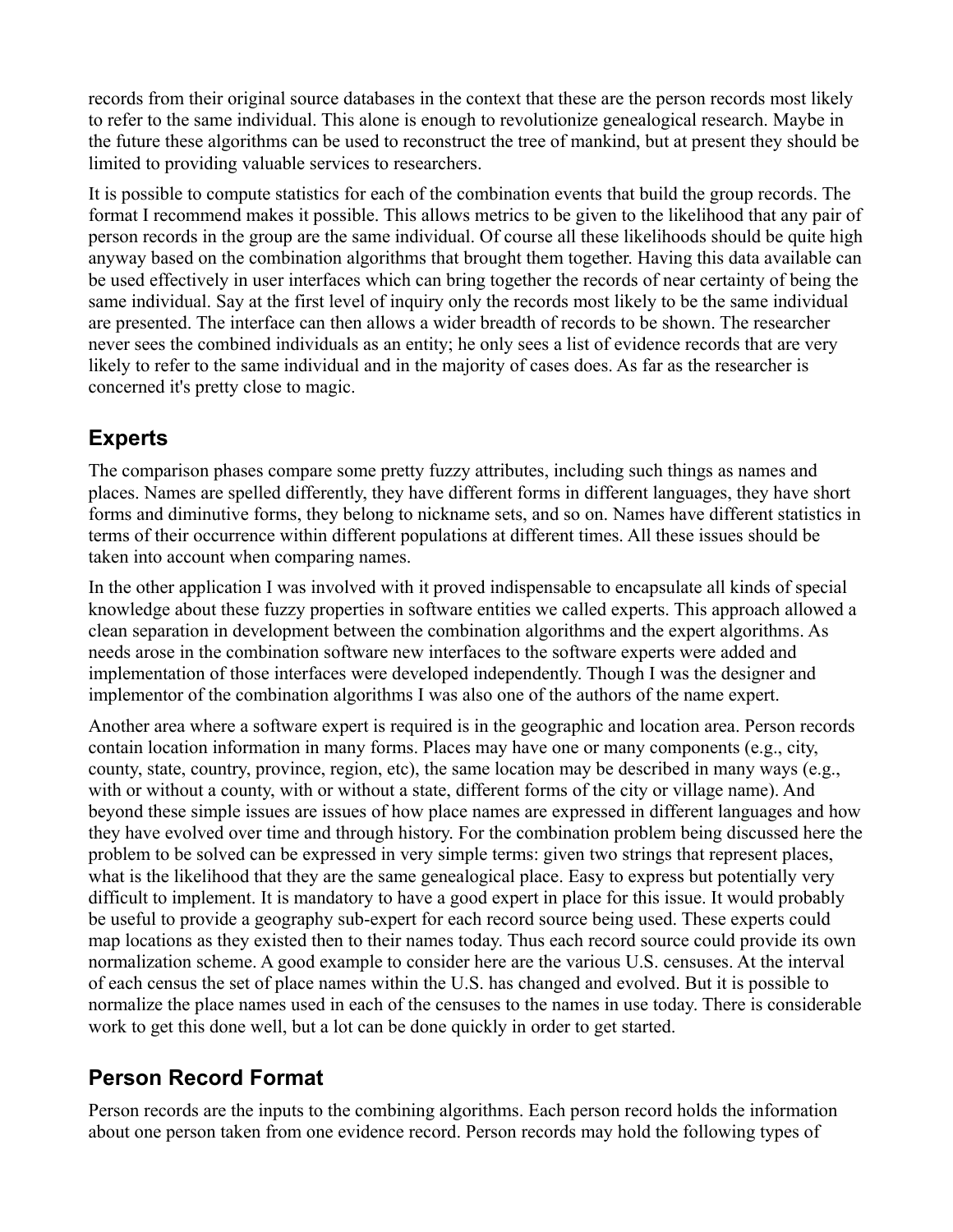information:

**Personal Information**. This includes a unique id for the record (UUIDs should be used), and the link or reference back to the evidence record this record comes from. It includes the name of the person and birth date and place, and death date and place.

**Relationship Information**. This includes information about the other persons mentioned in the same evidence that generated this record. Person records either contain references to these other records or include data directly from those records or both. Whichever implementation is used, each person record provides access to information about any parents, siblings, spouses or children who were mentioned in the same evidence.

**Location Information**. Much genealogical evidence locates persons to a time and place. Person records hold this location information.

This format strikes a flexible balance between a complex and simple format. Most person records will hold a sparse subset of the possible information. Many will be just a name with location information. Records taken from census evidence will be richer, possibly containing many relationships and location information.

#### **Group Record Format**

During combination person records are iteratively combined into larger and larger group records. From an abstract point of view a group record is a set of person records, and the information in a group record (the same kind of information listed above for person records) are weighted distributions of the values found in the person records.

Two possible implementations of group records are:

**List of Person Records**. In this implementation a group record holds the list of the person records making it up, and it contains a weighted set of information items computed from the person records. This is a simple representation and requires the minimum number of group records. A distinct disadvantage of this approach is that it cannot record the combination history that brought the person records into the group record.

**Node in a Tree of Group Records**. In this implementation a group record is a node in a tree of group records. The record at each node holds the list of child group records that are one level below in the tree. As in the first implementation each group record (this can be limited to just the root group records) holds the weighed set information items from the person records. Each combination step joins preexisting trees by creating a new root group record and subsuming the existing trees under it. The weighted information of the new root node are easily computed from the information from the subsumed roots. The advantage of this approach is that full history and statistics of combination is kept with the tree. The disadvantage is that a larger number of group records is required, though this is in fact very minor (the first implementation requires n group records, the second requires a potential maximum of 2n records, not a substantial difference).

In my opinion the advantages of the second approach outweigh the advantages of the first. In the earlier implementation I opted for the first approach. The loss of combination history this caused made it much harder to trace and understand exactly what was happening during combination. In order to trace and evaluate the combination phases I had to bolt on a tracing package that included a complete implementation of the group tree approach just to maintain the history for use in debugging.

Another advantage of the group tree approach comes in a statistical sense. Each combination event comes with statistical likelihood that the combination is joining groups representing the same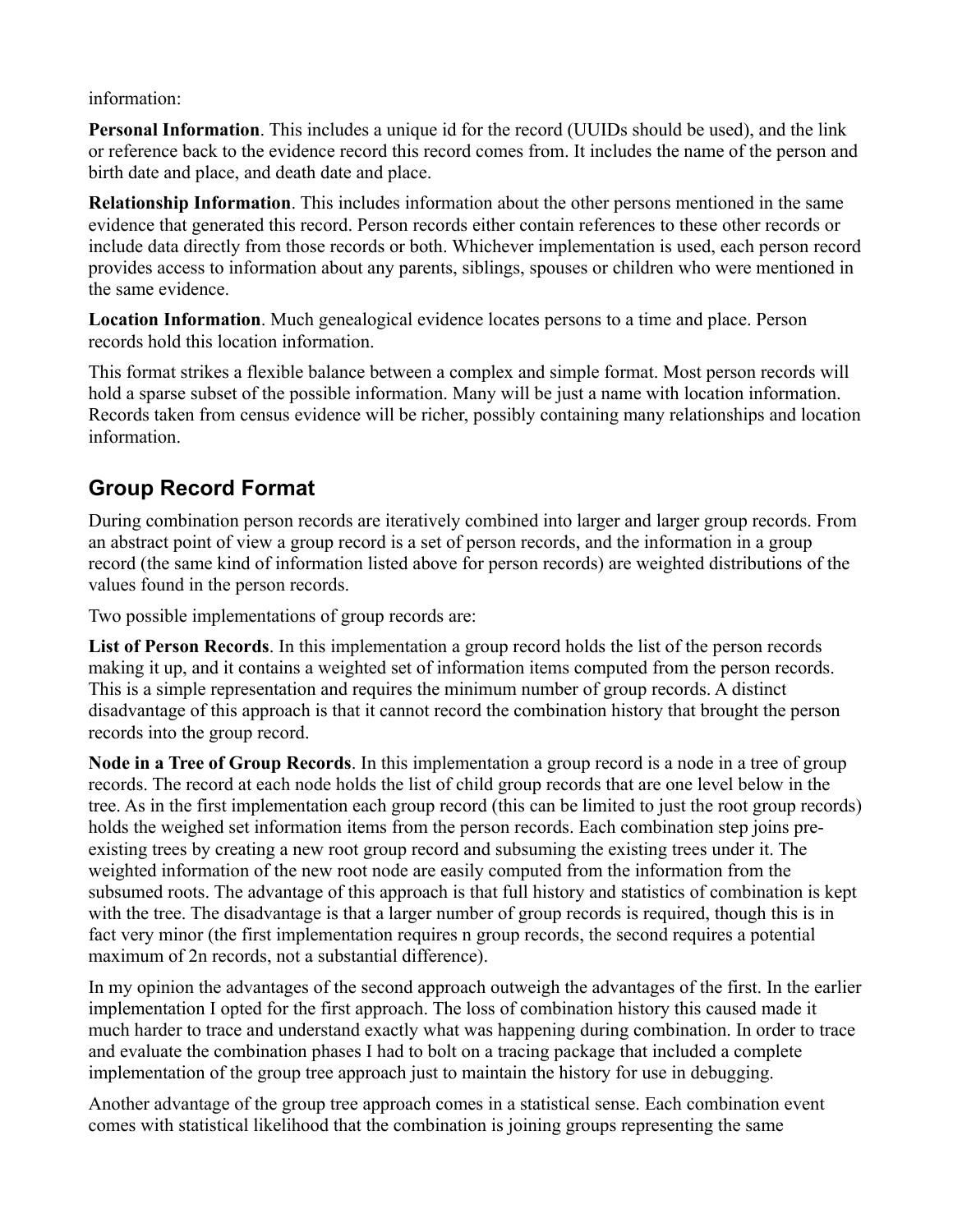individual. Earlier combinations, those lower in the tree, should have much higher likelihoods, while those closer to the root typically have lower likelihoods. In any user interface used to present the results of combination the likelihoods and the groups behind them can be used when showing the person records to users in lists of person records that may be the same individual.

# **Definitions**

**Person Record** – A person record is a record of information extracted from evidence that includes a person's name and whatever other information about that person found in the evidence. Person records are the starting points for nearly all genealogical work.

**Combination** – Combination is the process of combining person records that refer to the same individual (or are highly likely to refer to the same individual) into more inclusive group records.

**Linking** – The process of establishing relationship links between Individuals based on the links that exist between person records and group records.

**Group Record** – A record that represents a collection of person records. At one extreme a group record can contain a single person record. At the other extreme a group record can contain all the person records believed to refer to the same Individual.

**Individual** – A term used to represent a single real person. The term is used instead of person to avoid the ambiguities around the person record concept.

#### **Persons, Groups, Personas, Individuals**

When talking about person combination and linking (and genealogy in general) there is plenty of potential for confusion in the terms we choose for the different concepts. The term *person* may be the most overloaded. In this description a person record is at the most basic level and is the information that can be gleaned about an individual from a single item of evidence. There is a real individual who lived that the person record refers to but it is important to keep the two concepts separate. Genealogists attempt to find as much information about the individuals they are researching as they can, gathering a large number of person records with the hope that many sets of those person records can be inferred to be the same real individuals.

In my earlier work in this area I used the same distinction between persons and individuals and also used the same group concept The concepts were easily embraced by the other developers. What was a little confusing was the that the software uses the same classes to hold persons and individuals.

In earlier work in family reconstitution from church registers the person records were called *nominal records* or *nominal person records* (and combination process, done manually by hand using strict rules, was called *nominal record linking*). Though a little awkward this term does convey the idea that the record centers around a single name found in the evidence and the information that was directly associated with it.

Sometimes the word persona is used to convey one meaning or another, and a number of terms have been used to refer to different types of group records.

What are being called groups records here are collections of person records that some researcher or some algorithm has brought together because of the belief that the person records contained refer to the same individuals.